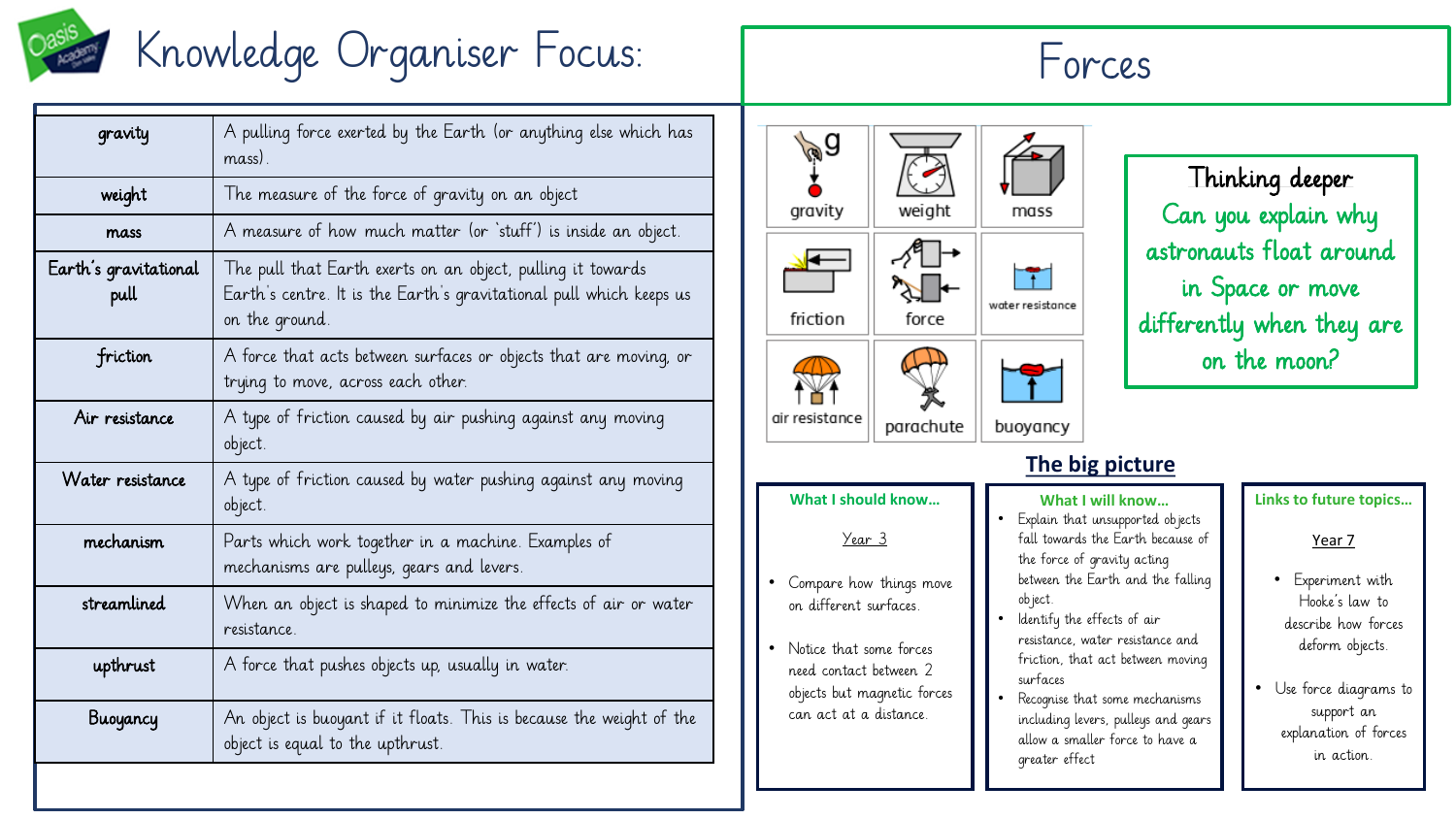# **Knowledge Organiser Focus:** Forces



### Friction

Friction is the force between two forces. This can take place as one object moves across another for example a car on a road. Wet or slippery surfaces can reduce the amount of friction between the two objects.



### *<u>Gravity</u>*

Gravity is the force that pulls objects towards it. Isaac Newton is famously thought to have developed his theory of gravity when he saw an apple fall to the ground from an apple tree.



This is used to measure force and the magnitude of that force. Force is measured in Newtons (N) and it can be read on the display.

GEADO

Force meter







### Air resistance

Air resistance can be seen in real life, with the example of a parachute opening up in the air as the jumper falls through the sky. The larger the surface area, the greater the amount of air resistance.

### Water resistance

Water resistance is a type of friction that acts on a object

as it travels through water.

#### This shark is streamlined. It has  $\alpha$ pointed nose to cut through the water, and a smooth, low. curved back to allow the water to flow over and around it.

It does not create much water resistance so it can move through the water quickly.



Air resistance